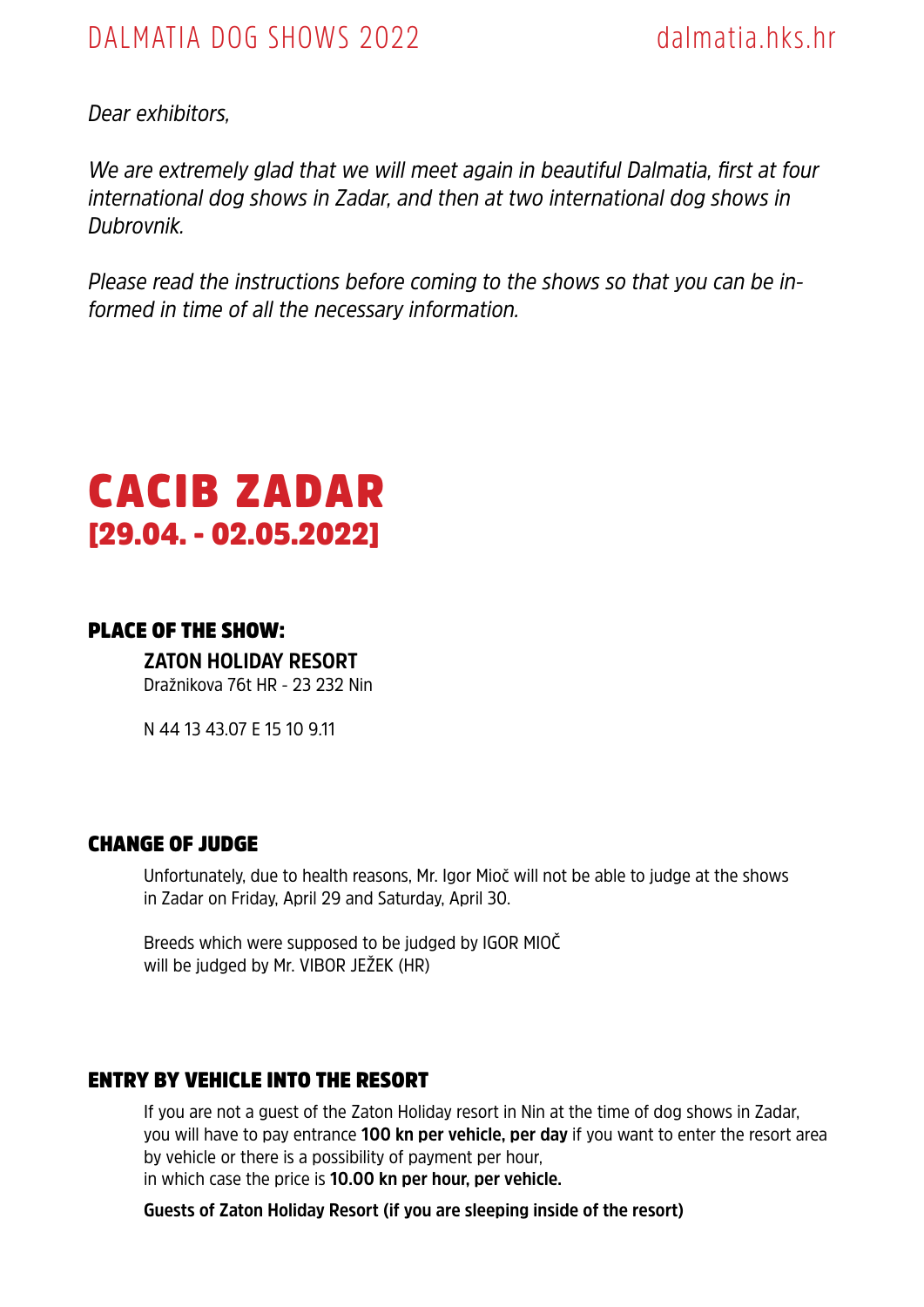## DALMATIA DOG SHOWS 2022 dalmatia.hks.hr

#### **do not pay the entrance to resort.** WORKING HOURS OF THE SHOW OFFICE

The first show day [April 29], the show office opens at 08.00, and will be open until 15.00, ie the beginning of the Best in show program.

Other show days, office hours will be from 09.00 to 15.00.

#### GETTING CATALOG NUMBERS

You will pick up the catalog (entry) numbers at the show office, they will be arranged by the last name of the owner.

If you show your dog for several days, you will receive all the numbers on the first day of the show, so please do not lose them.

#### ONLINE SHOW CATALOG

Show catalog will be available only in the online version, and will be available every day from 08.00.

#### SUPREME BEST IN SHOW

Supreme Best in show of all four dog shows in Zadar will be chosen on the last show day, 02.05. in four categories:

**Supreme Junior Handling** [maximum number of competitors 8: all winners of junior handling of younger and older groups, from four dog shows

**Supreme Baby / Puppy** [maximum number of competitors 8]: all winners of the category of the most beautiful baby and the most beautiful puppy , from four dog shows CACIB Zadar

**Supreme Junior Best in Show** [maximum number of competitors 4]: all winners of the category Best Junior in Show, from four dog shows CACIB Zadar,

**Supreme Best in Show** [maximum number of competitors 6]: all Best in Shows, from four dog shows CACIB Zadar, and from the Special Show of Dalmatians (1 dog) and from the Specialty of Rhodesian Ridgebacks (1 dog)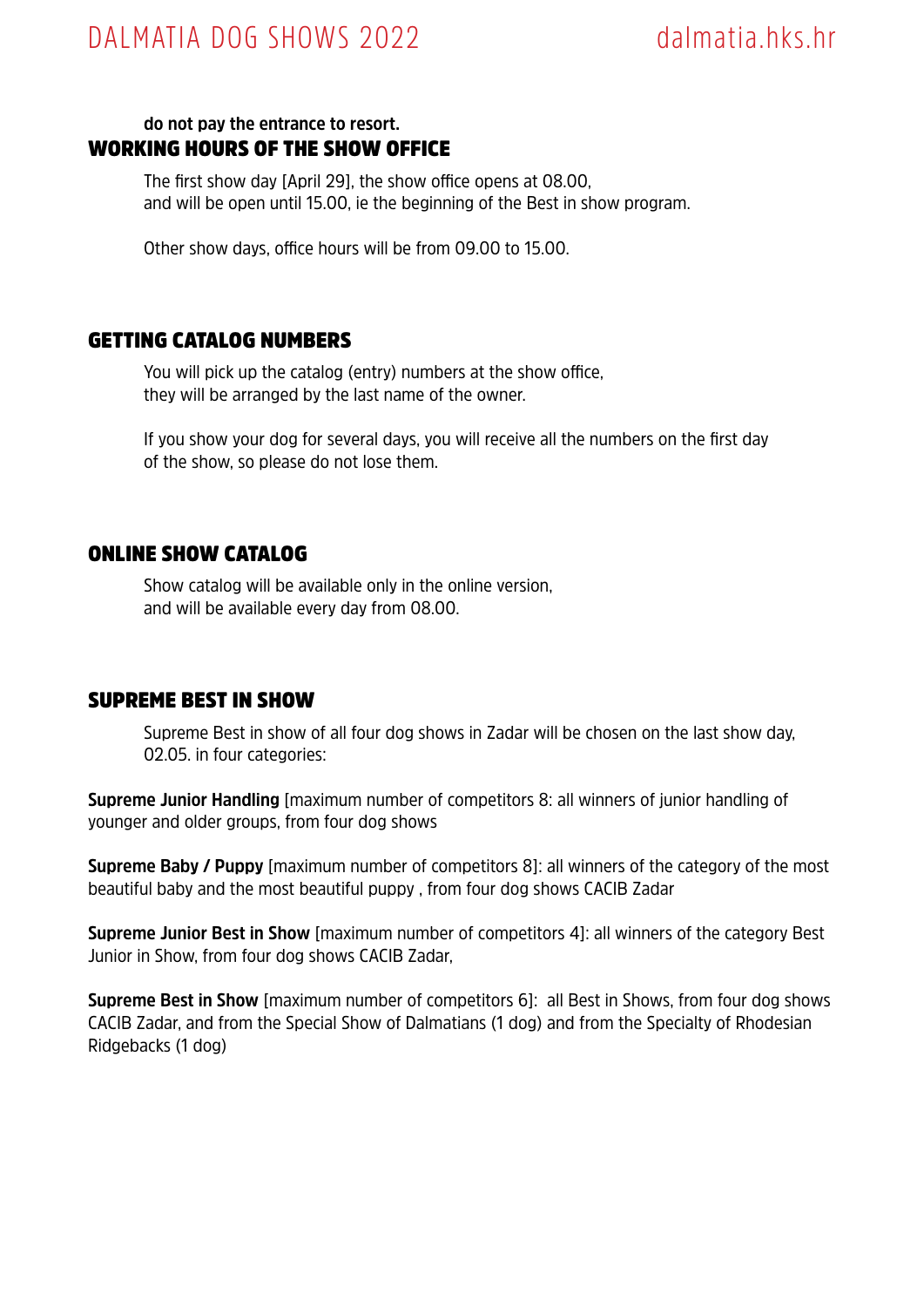# DALMATIA DOG SHOWS 2022 dalmatia.hks.hr

### SCHEDULE AND STATISTICS

The schedule for judging dogs in rings with a timetable is published on the website www.dalmatia.hks.hr

09.00 - 15.00 h opening hours of the show office [from 08.00 h only on 29.04.]

09.45 h opening of the show

10.00 - 14.30 h judging in rings

15.00 - 17.00 h Best In Show program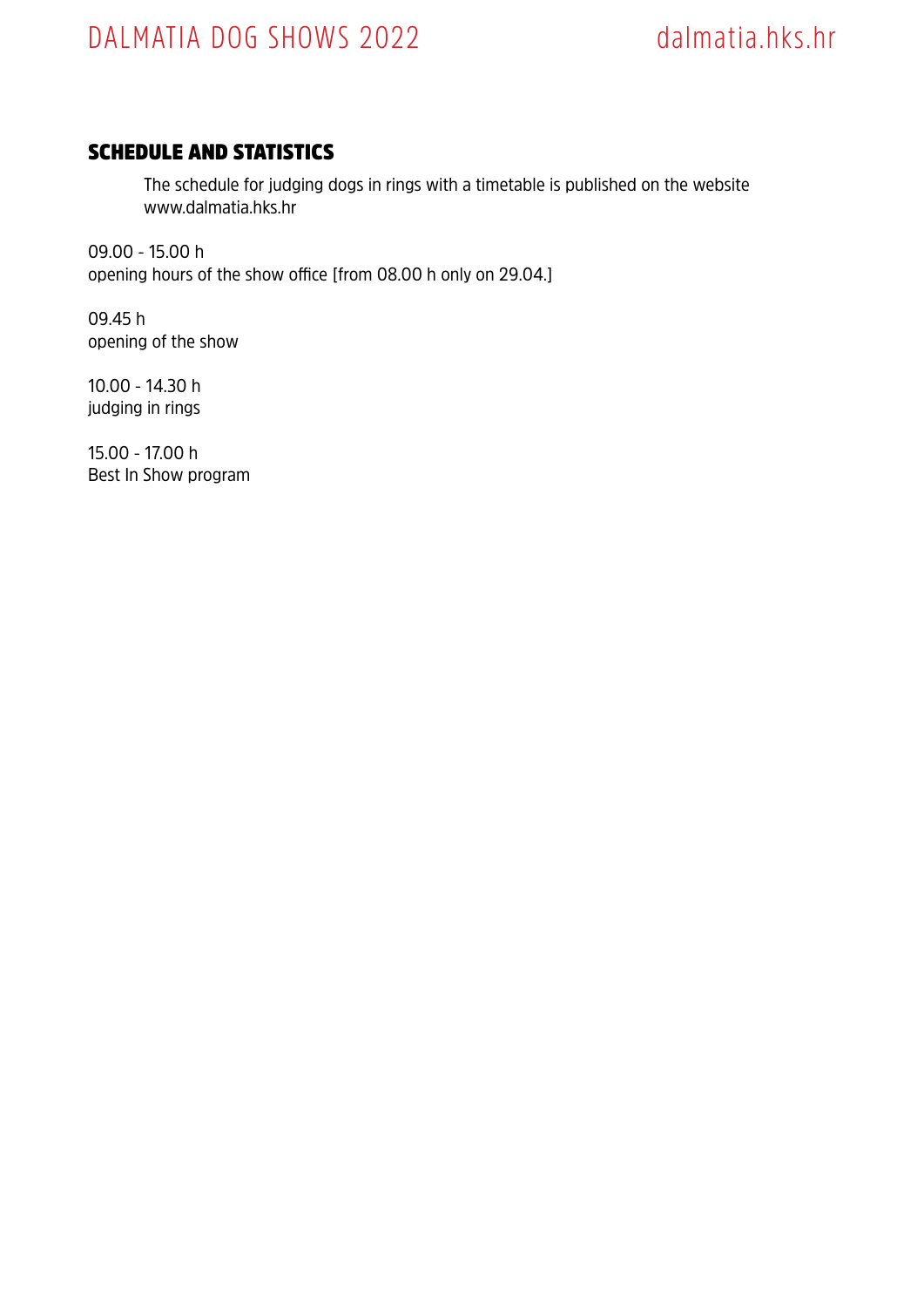# CACIB DUBROVNIK [04. - 05.05.2022.]

### PLACE OF THE SHOW:

#### **KAMP SOLITUDO**

Vatroslava Lisinskog 60 HR – 20 000 Dubrovnik Babin Kuk Peninsula

### ENTRY BY VEHICLE INTO THE CAMP

If you are not a guest of the Valamar Solitudo Camp at the time of dog shows in Dubrovnik, you will have to pay entrance 120 kn per vehicle, per day if you want to enter the camp area by vehicle or there is a possibility of payment per hour outside the camp, in which case the price is 10.00 kn per hour, per vehicle.

### WORKING HOURS OF THE SHOW OFFICE

Show office opens at 08.30 on the first day of the show, and will be open until 14.30, the beginning of the Best in show program.

On the second day of the show, the working hours of the office will be from 09.00 to 14.30.

### GETTING CATALOG NUMBERS

You will pick up the catalog numbers at the show office, they will be arranged by the last name of the owner. If you show on both days, you will receive all the numbers on the first day of the show,

so please do not lose them.

### ONLINE SHOW CATALOG

Show catalog will be available only in the online version, and will be available every day from 08.00.